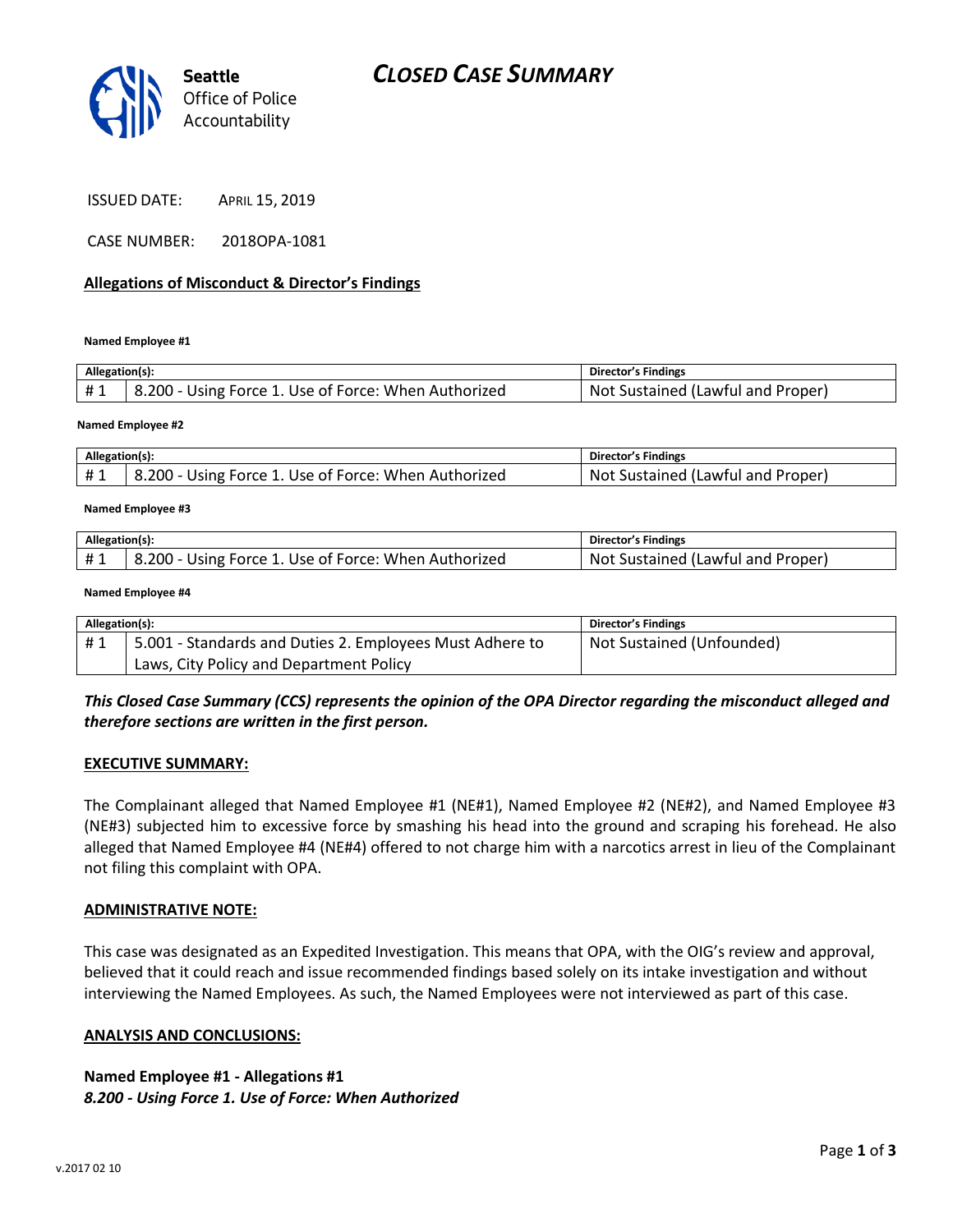



OPA CASE NUMBER: 2018OPA-1081

Officers, including NE#1, NE#2, and NE#3, were conducting a narcotics operation within the confines of the West Precinct. An officer (who is not named in this case) recognized the Complainant as having an active, outstanding felony DOC warrant for his arrest. This officer relayed that information to NE#1 and NE#2. NE#1 and NE#2 then attempted to contact the Complainant by identifying themselves as police officers and telling the Complainant to stop. The Complainant turned his back on NE#1 and NE#2 and began reaching for the right side of his waistband. NE#1 and NE#2 reported that they feared that the Complainant was reaching for a weapon and, accordingly, they took the Complainant down to the ground by grabbing both of the Complainants arms and using their body weight to force him forward. During the arrest, NE#3 held the Complainant's head down while the Complainant was on his stomach on the ground. NE#3 did so to ensure that the Complainant could not move around and resist being handcuffed. Once the Complainant was secured, he was handcuffed. During a search incident to arrest, narcotics were recovered from his person.

The Complainant was transported to the West Precinct where NE#4 screened the arrest. NE#4 noted an abrasion to the Complainant's right temple and knee. The Complainant indicated to NE#4 that he was feeling light headed. The Seattle Fire Department (SFD) was called to the precinct. SFD conducted a medical evaluation of the Complainant, which included placing bandages on his abrasions.

SPD Policy 8.200(1) requires that force used by officers be reasonable, necessary and proportional. Whether force is reasonable depends "on the totality of the circumstances" known to the officers at the time of the force and must be balanced against "the rights of the subject, in light of the circumstances surrounding the event." (SPD Policy 8.200(1).) The policy lists a number of factors that should be weighed when evaluating reasonableness. (*See id*.) Force is necessary where "no reasonably effective alternative appears to exist, and only then to the degree which is reasonable to effect a lawful purpose." (*Id*.) Lastly, the force used must be proportional to the threat posed to the officer. (*Id*.)

Based on OPA's review of the Body Worn Video (BWV) of this incident, the force used on the Complainant was consistent with Department policy. Specifically, it was reasonable, necessary, and proportional to take the Complainant into custody, to prevent him from reaching for a potential weapon and/or destroying evidence, and to place him into handcuffs quickly and safely. Notably, at the time the force was used, there was sufficient probable cause to arrest the Complainant. With that legal authority came the right for the officers to use force, if needed, to effectuate the arrest. While it was unfortunate that the Complainant suffered injuries from this incident, those injuries were not the result of any misconduct. Lastly, the BWV video does not support the Complainant's assertion that his head was smashed onto the ground.

Ultimately, for the reasons stated above, I recommend that this allegation be Not Sustained – Lawful and Proper as against NE#1, NE#2, and NE#3.

Recommended Finding: **Not Sustained (Lawful and Proper)**

# **Named Employee #2 - Allegations #1** *8.200 - Using Force 1. Use of Force: When Authorized*

For the same reasons as stated above (*see* Named Employee #1, Allegation #1), I recommend that this allegation be Not Sustained – Lawful and Proper.